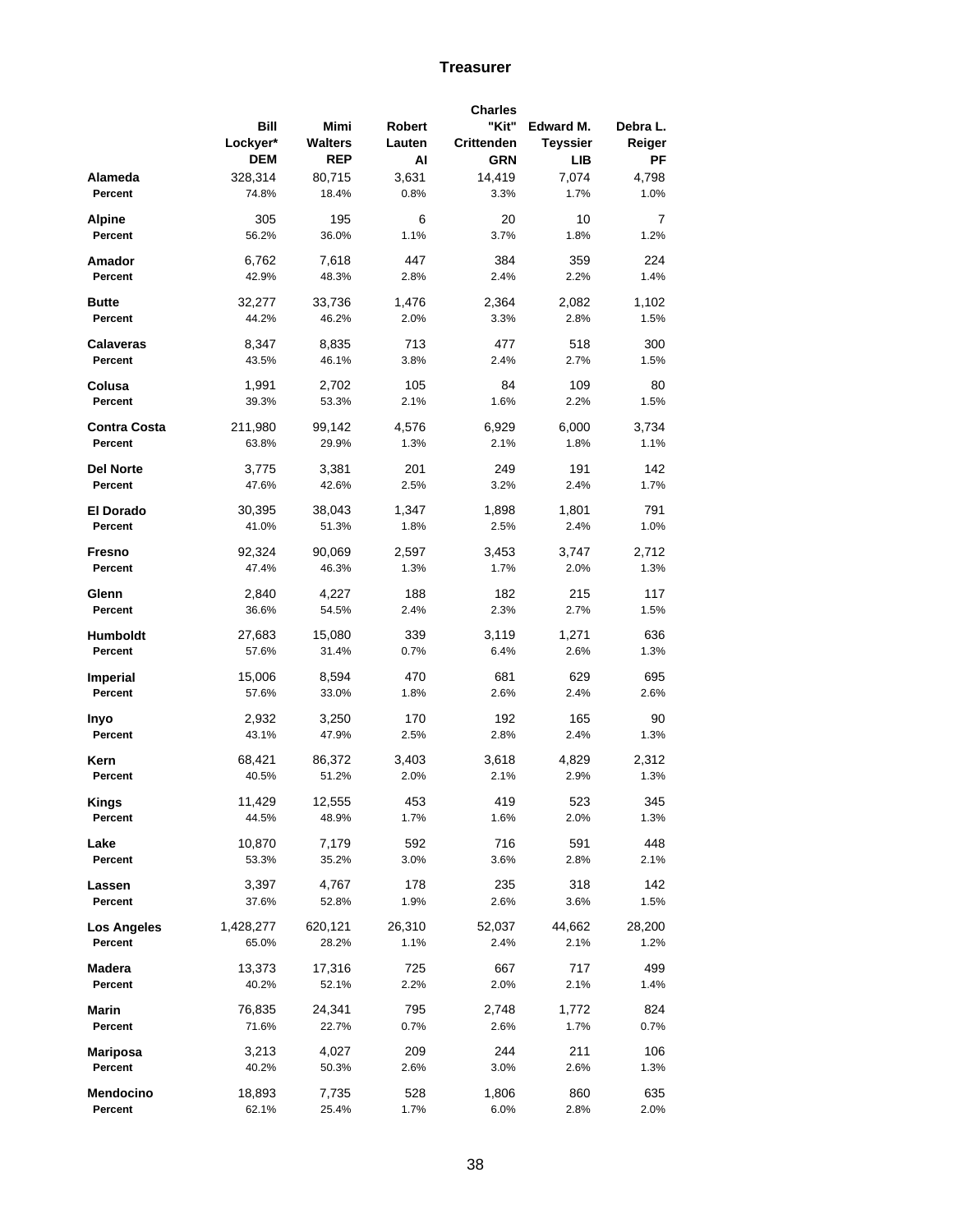## **Treasurer**

|                 |            |            |        | <b>Charles</b> |                 |          |
|-----------------|------------|------------|--------|----------------|-----------------|----------|
|                 | Bill       | Mimi       | Robert | "Kit"          | Edward M.       | Debra L. |
|                 | Lockyer*   | Walters    | Lauten | Crittenden     | <b>Teyssier</b> | Reiger   |
|                 | <b>DEM</b> | <b>REP</b> | AI     | <b>GRN</b>     | <b>LIB</b>      | РF       |
|                 |            |            |        |                |                 |          |
| Merced          | 24,059     | 18,827     | 1,008  | 765            | 706             | 942      |
| Percent         | 52.0%      | 40.7%      | 2.2%   | 1.6%           | 1.5%            | 2.0%     |
| Modoc           | 1,112      | 2,252      | 104    | 77             | 95              | 71       |
| Percent         | 30.0%      | 60.7%      | 2.9%   | 2.0%           | 2.5%            | 1.9%     |
|                 |            |            |        |                |                 |          |
| Mono            | 1,906      | 1,892      | 83     | 137            | 130             | 45       |
| Percent         | 45.5%      | 45.2%      | 1.9%   | 3.3%           | 3.1%            | 1.0%     |
|                 |            |            |        |                |                 |          |
| Monterey        | 62,134     | 28,035     | 1,058  | 2,388          | 1,883           | 1,370    |
| Percent         | 64.2%      | 29.0%      | 1.0%   | 2.5%           | 1.9%            | 1.4%     |
|                 | 27,058     | 14,821     | 718    | 1,153          | 919             | 520      |
| Napa            |            |            |        |                |                 |          |
| Percent         | 59.9%      | 32.8%      | 1.5%   | 2.6%           | 2.1%            | 1.1%     |
| Nevada          | 20,030     | 19,944     | 346    | 1,778          | 1,248           | 364      |
| Percent         | 45.9%      | 45.7%      | 0.7%   | 4.1%           | 2.8%            | 0.8%     |
|                 |            |            |        |                |                 |          |
| Orange          | 341,468    | 436,645    | 13,121 | 17,188         | 22,426          | 10,954   |
| Percent         | 40.6%      | 51.9%      | 1.5%   | 2.0%           | 2.7%            | 1.3%     |
|                 |            |            |        |                |                 |          |
| <b>Placer</b>   | 55,928     | 70,770     | 2,045  | 2,932          | 3,412           | 1,299    |
| Percent         | 41.1%      | 51.9%      | 1.4%   | 2.1%           | 2.6%            | 0.9%     |
| Plumas          | 3,626      | 4,561      | 180    | 235            | 231             | 119      |
| Percent         | 40.6%      | 51.0%      | 2.0%   | 2.6%           | 2.5%            | 1.3%     |
|                 |            |            |        |                |                 |          |
| Riverside       | 223,341    | 214,921    | 8,158  | 8,024          | 9,944           | 5,645    |
| Percent         | 47.6%      | 45.7%      | 1.7%   | 1.7%           | 2.1%            | 1.2%     |
|                 |            |            |        |                |                 |          |
| Sacramento      | 230,973    | 141,698    | 7,233  | 7,529          | 8,271           | 6,546    |
| Percent         | 57.5%      | 35.3%      | 1.7%   | 1.8%           | 2.1%            | 1.6%     |
| San Benito      | 8,727      | 5,731      | 213    | 328            | 297             | 184      |
| Percent         |            |            |        | 2.2%           |                 |          |
|                 | 56.4%      | 37.1%      | 1.3%   |                | 1.9%            | 1.1%     |
| San Bernardino  | 207,023    | 176,005    | 8,611  | 9,904          | 11,428          | 7,282    |
| Percent         | 49.3%      | 41.9%      | 2.0%   | 2.3%           | 2.8%            | 1.7%     |
|                 |            |            |        |                |                 |          |
| San Diego       | 411,017    | 379,464    | 12,270 | 19,965         | 23,964          | 10,343   |
| Percent         | 48.0%      | 44.3%      | 1.4%   | 2.3%           | 2.8%            | 1.2%     |
| San Francisco   |            |            |        |                |                 |          |
|                 | 200,312    | 33,965     | 1,956  | 9,112          | 5,409           | 3,567    |
| Percent         | 78.8%      | 13.4%      | 0.7%   | 3.6%           | 2.1%            | 1.4%     |
| San Joaquin     | 79,573     | 61,511     | 2,865  | 3,581          | 3,509           | 2,773    |
| Percent         | 51.8%      | 40.0%      | 1.8%   | 2.4%           | 2.2%            | 1.8%     |
|                 |            |            |        |                |                 |          |
| San Luis Obispo | 49,067     | 43,571     | 1,529  | 2,727          | 2,685           | 1,165    |
| Percent         | 48.8%      | 43.3%      | 1.5%   | 2.7%           | 2.6%            | 1.1%     |
|                 |            |            |        |                |                 |          |
| San Mateo       | 144,129    | 53,311     | 2,105  | 4,836          | 3,990           | 2,406    |
| Percent         | 68.4%      | 25.3%      | 0.9%   | 2.3%           | 1.9%            | 1.2%     |
| Santa Barbara   | 67,170     | 48,265     | 1,604  | 2,987          | 3,006           | 1,315    |
| Percent         | 54.1%      | 38.9%      | 1.2%   | 2.4%           | 2.4%            | 1.0%     |
|                 |            |            |        |                |                 |          |
| Santa Clara     | 310,139    | 136,058    | 4,273  | 11,806         | 11,765          | 5,486    |
| Percent         | 64.7%      | 28.4%      | 0.8%   | 2.5%           | 2.5%            | 1.1%     |
|                 |            |            |        |                |                 |          |
| Santa Cruz      | 64,068     | 19,629     | 827    | 3,867          | 2,212           | 1,143    |
| Percent         | 69.9%      | 21.4%      | 0.9%   | 4.2%           | 2.4%            | 1.2%     |
| Shasta          | 22,919     | 35,405     | 1,483  | 1,405          | 1,622           | 873      |
| Percent         | 36.0%      | 55.6%      | 2.3%   | 2.2%           | 2.6%            | 1.3%     |
|                 |            |            |        |                |                 |          |
| <b>Sierra</b>   | 638        | 921        | 49     | 54             | 56              | 26       |
| Percent         | 36.6%      | 52.9%      | 2.8%   | 3.0%           | 3.3%            | 1.4%     |